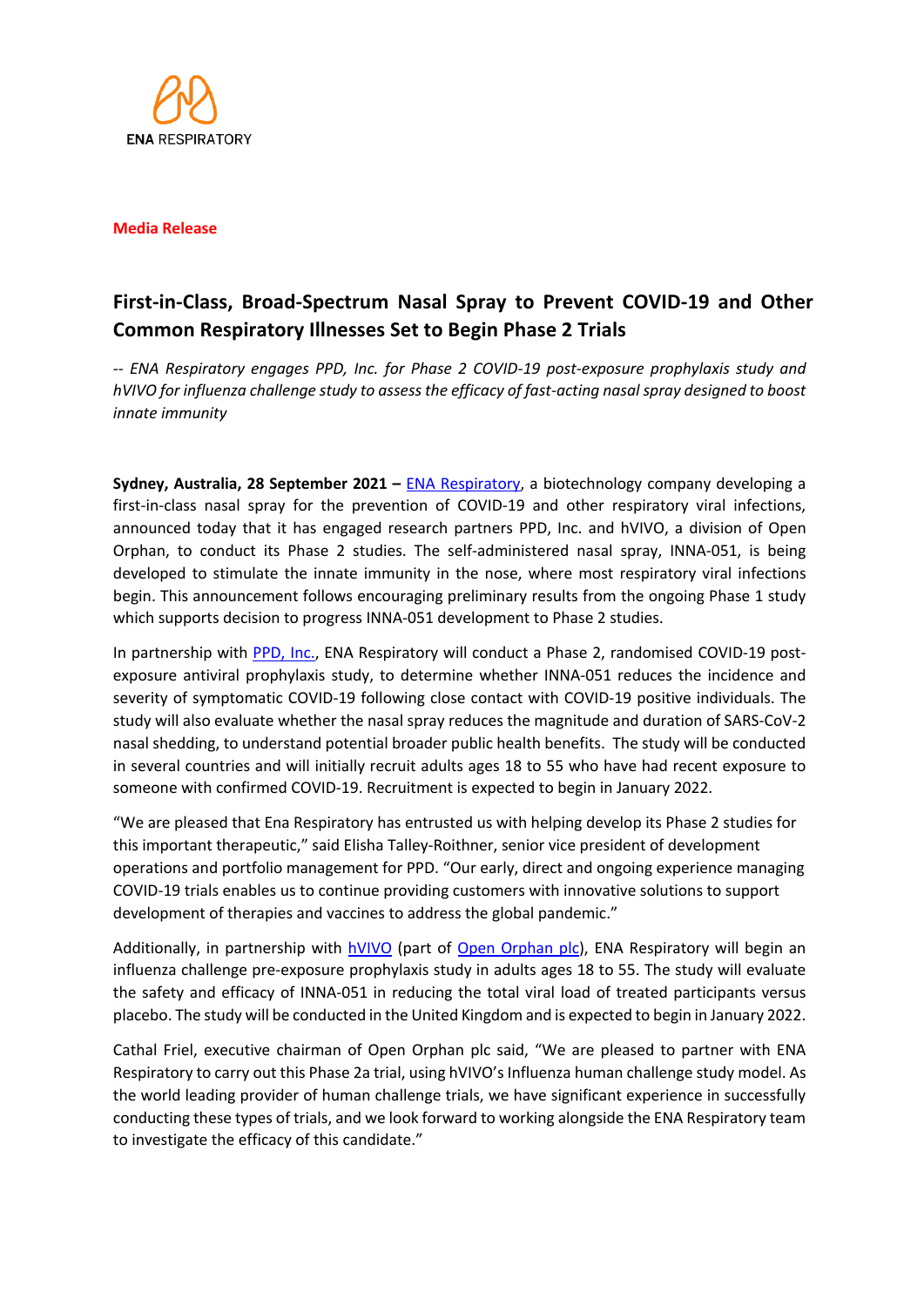"In recent months, SARS-CoV-2 variants including the Delta variant have continued to spread around the world, at the same time other respiratory viruses like RSV have seen a resurgence in some countries. There continues to be an urgent need for treatments that will work alongside vaccines, especially for those at high risk of complications or those who do not mount an adequate immune response to vaccines, such as the elderly, patients with chronic respiratory diseases and the immunocompromised," said Christophe Demaison, Ph.D., co-founder and CEO of ENA Respiratory. "These Phase 2 studies will take us closer to understanding whether our nasal spray can prevent illness and reduce the risk of community spread of common respiratory viruses."

The Phase 1 study of INNA-051, designed to investigate safety and tolerability of single and multiple administrations of INNA-051 in healthy adults aged 18 -85, is expected to be completed in Q1 2022, with interim results available in late Q4 2021. It is being conducted at Scientia Clinical Research in Randwick, New South Wales, Australia.

## **ENDS**

## **Notes to Editors**

If you would like to arrange an interview, please contact:

• Glenn Silver, Finn Partners, +1 973 818 8198, glenn.silver@finnpartners.com

#### **About ENA Respiratory and INNA-051**

ENA Respiratory is aiming to transform the treatment and prevention of respiratory viral infections in at-risk populations. The company is based in Melbourne and Sydney, Australia.

INNA-051 is a potent innate immune agonist that targets the receptor TLR2/6. It is being developed for intranasal delivery to target the primary entry site of viral respiratory infections as most respiratory viruses, including SARS-CoV-2 and influenza, initially infect and replicate in nasal mucosa epithelial cells. Fast acting and inducing a durable biologic response supporting weekly administration, INNA-051 works by recruiting innate immune cells and priming epithelial cells of the nasal mucosa to respond more quickly to infections, rapidly eliminating viruses and other pathogens before they spread throughout the body.<sup>1,2</sup> INNA-051 and close analogues have been shown in preclinical studies to be effective against to multiple respiratory viruses, including SARS-CoV-2<sup>3</sup>, influenza (H1N1 and seasonal H3N2)<sup>2&4</sup> and rhinovirus<sup>1</sup>.

Key features of INNA-051 intranasal administration include limited minimal or no systemic bioavailability, minimal or no systemic pro-inflammatory cytokine release, no direct type I interferon upregulation, durable immune response supporting weekly administration and compatibility with vaccine<sup>5</sup> and intranasal corticosteroids.<sup>1</sup>

For more information, please visit https://enarespiratory.com

#### **References:**

1. Girkin, J *et al.* TLR2-mediated innate immune priming boosts lung anti-viral immunity. European Respiratory Journal. 2020. 2001584; DOI: 10.1183/13993003.01584-2020